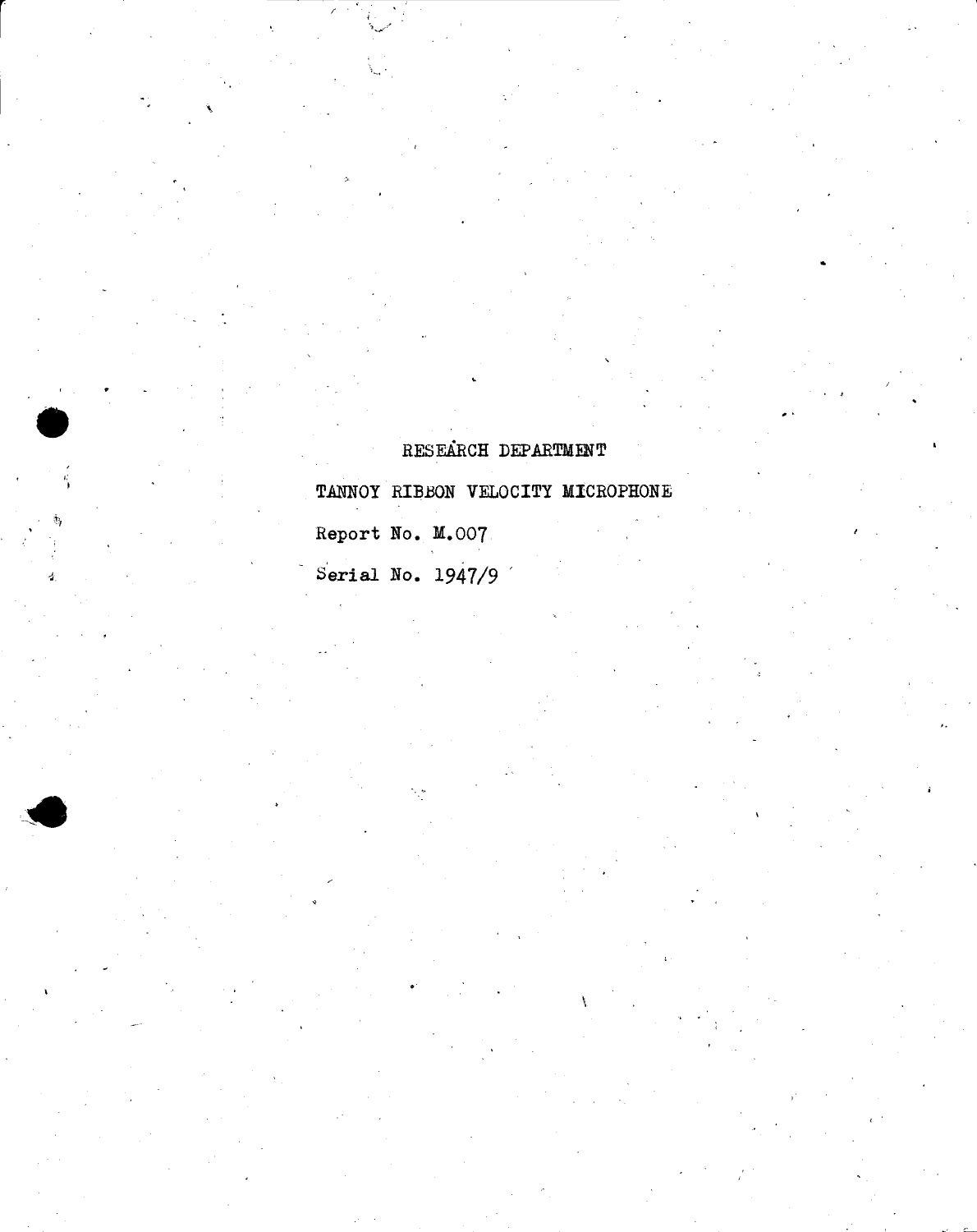### Research Department

# REPORT NO. M 007

Fig. No. M007

July 1947

Work carried out by: H.D. Harwood D. E. L. Shorter'

## SERIAL NO. 1947/9

## TANNOY RIBBON VELOCITY MICROPHONE

# General Construction

The size of the microphone head is approximately 5  $5/8$ " wide by 2  $1/4$ " deep, and, together with the supporting stirrup and connecting plug, weighs  $\frac{3}{100}$  and, compared with 9 lbs for the BBC Type AX. The case is a light 3 lbs 2  $\sigma z$ . compared with 9 lbs for the BBC Type AX. alloy casting about  $5/52"$  thick, having five slots, each  $5/52"$  X  $2 \frac{1}{2}$ , at both front and rear. Apart from smaller apertures at the sides, the remainder of the case is completely closed. The ribbon/line transformer remainder of the case is completely closed. is mounted in the base of the magnet system in the usual rouner, and a certain amount of resilienoe in mounting is obtained by the use of rubber grommets between the stirrup and the microphone head.

#### Output Impedance and Sensitivity

,

The output impedance is nominally 600 ohms. As originally measured this was found to be very high, the ribbon resistance being about eight times its proper value, which was due to bad contact at the ribbon clamps, caused by warping of the insulating material of which they are made. The makers, on being approached, admitted that this· is a common fault, and, act ing on their recommendation, the clamps were tightened down as much as possible (the limit being set when onc of the copper strip connections began to tear) and the output impedance was thus reduced to  $750$  ohms.

The plane wave sensitivity of the microphone, measured on a  $950c/s+650c/s$ warble tone is - 74db on 1 volt/dyne/cm<sup>2</sup> open circuit. This is 2db lower than that of our Type AXE (hence 8db less than our Type AXBT) when allowance is made for the difference in impedance.

# Magnet Poles

The pole pieces of this microphone are chamfered in the same manper as those of the BBC Marconi ribbon microphone, but the cavities formed on either side of the ribbon are much shallower than those of the BBC design and any effect which they might have on the response would be at higher frequencies. The pole pieces are very wide but are "ventilated" in the well known manner by a series of holes, to reduce the effective front-to-back path difference. The minimum path length measured through the above mentioned holes is  $1/4"$ less than that in the BBC design, so that the theoretical cut-off frequency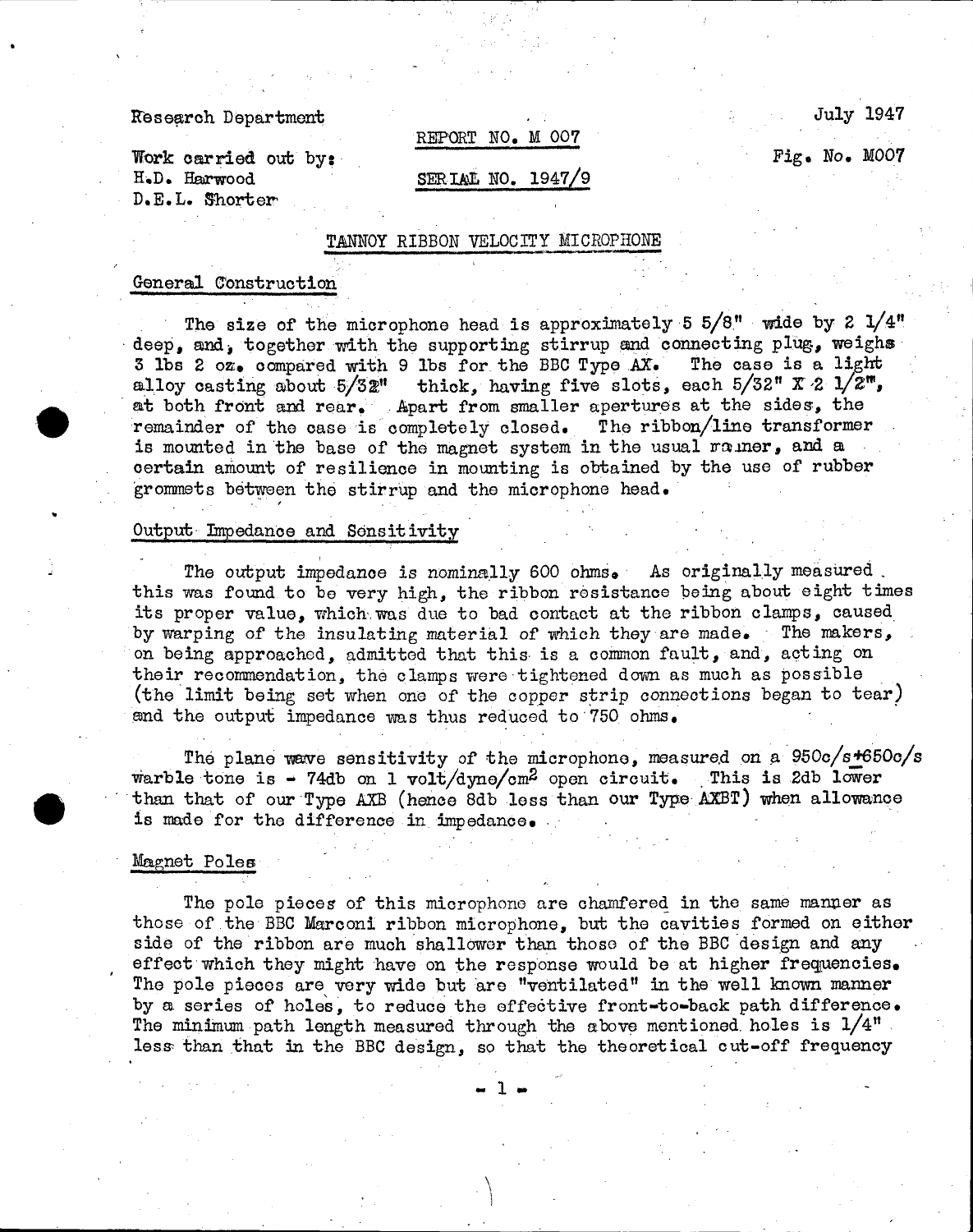should be higher and the need for reinforcement by pole cavities less.

# Frequency Response

The axial frequency response of the Tannoy microphone, measured as accurately as present facilities permit, is shown in the figure together with the response of the BBC Marconi Type AX microphone for comparison. The high frequency response is relatively poor, being down on that of the Type AX microphone by 3db at 5.000c/s and 6db. at 8.000c/s. **This** result. taken in conjunction with the form of the pole pieces, suggests that the "ventilation" is not fully effective and that the front and back cavities have little influence, at least up to  $8,0000/s$ .

In addition, the response is considerably reduced at low frequencies by the low open-circuit inductance of the ribbon/line transformer. While a certain amount of electrical attenuation at low frequencies may sometimes be desirable, this is not a good way to achieve it, since the loss is not under control. affects other microphones on the same line and varies with circuit impedance.

The frequency response also shows a series of very sharp resonances of the type usually encountered with thick ribbons. These are all of. the general form shown at 400c/s but most of them are too sharp to be accurately displayed on the curve and only their frequencies and amplitudes have been indicated. The ribbon in the Tannoy microphone is somewhat thicker than that of the original BBC Type A model, the resonances are even worse, and the transient response is, as expected, very bad at frequencies. For example, the rate of decay of the transient these excited by driving the ribbon with interrupted tone (see Research Report M002) is 3 millisec/db. at  $4000/s$ , a figure which, from experience with loudspeakers, is thought to be excessive. In addition, there are large resonances, the cause of which has not been investigated, around 3,000o/s and  $5,5000/s$ . These, too, ring badly on interrupted tone.

## Patent Position

The question arises whether the construction of the pole pieces in the Tannoy microphone constitutes an infringement of the BBC patent No. 429307, covering resonant pole cavities. The essential feature of the above patent is the provision of  $(a)$  "a cavity which is broadly resonant over a large part of the range from  $4,000$  to  $9,000c/s$ ", or (b) a system in which the natural high frequency loss "is substantially counteracted by the influence of a cavity resonance". From the foregoing it will be seen that neither of these conditions obtains and since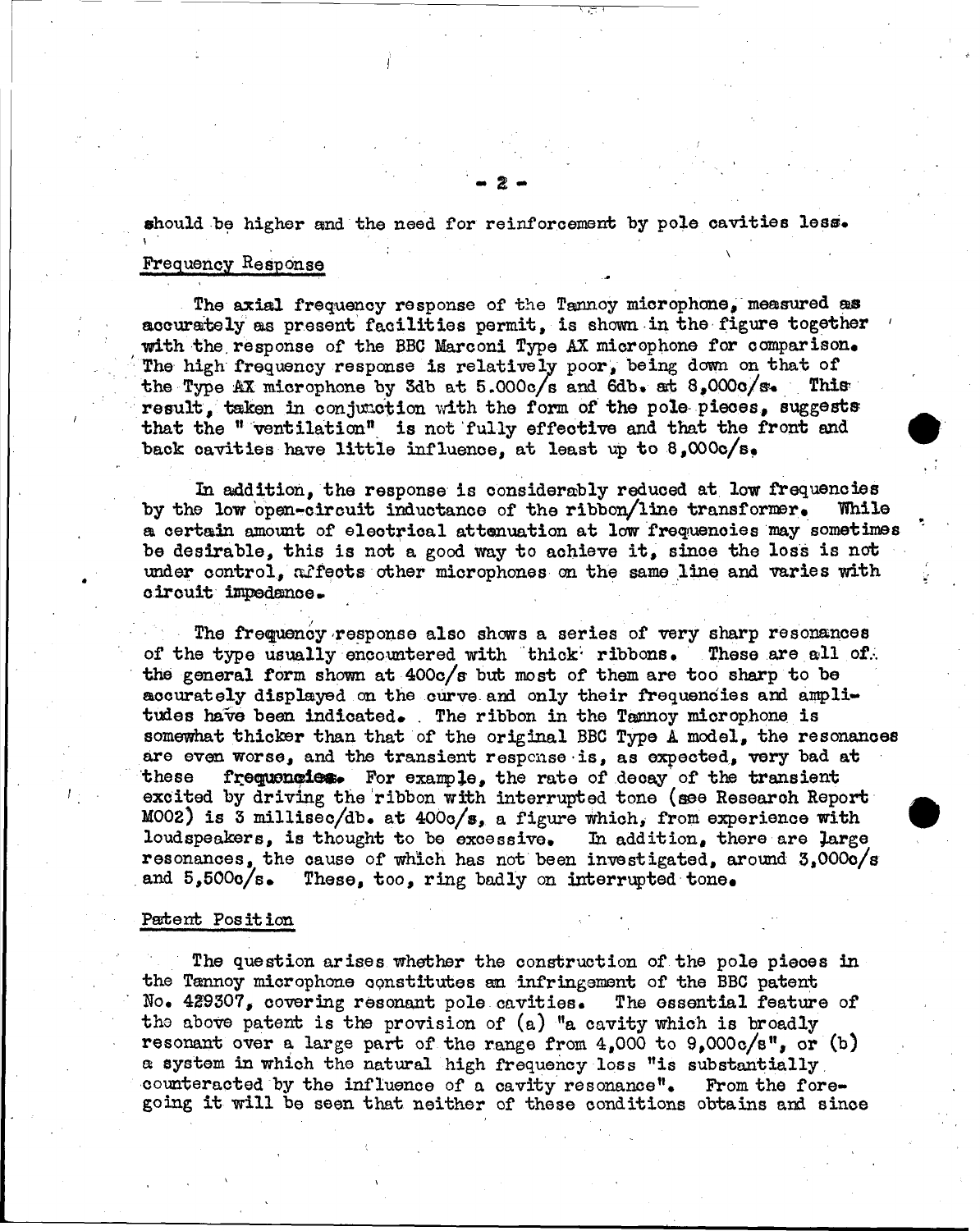ohamfering of pole pieoes is in itself a normal feature of magnet design included for other reasons, no infringement can be claimed.

# Listening test

The Tamnoy microphone was set up beside a Type AX microphone in the lagged chamber used for sound measurement and a corparative listening test carried out on male speech, paper rustling and key jingling sounds. normal speech chain, terminating in a Lansing loudsp aker was used for reproduction.

The relative deficiency in the high frequency response of the Tannoy miorophone was very notioeable and the general qual ity laoked "presence", having at low speech frequencies the effect of enhanced reverberation.

#### C ono Ius ion

، <del>•</del> يە جر

In view of the poor performance so far measured, it was decided not to continue the investigation of the Tannoy microphone at present. Inspection of the casing and magnet system suggests that the polar response is not likely to be any better than that of our Type  $AXB$ . The instrument is not likely to be any better than that of our Type AXB. has therefore nothing but its small size and weight to recommend it.

 $2$ Kiihi

(H. L. Kirke)